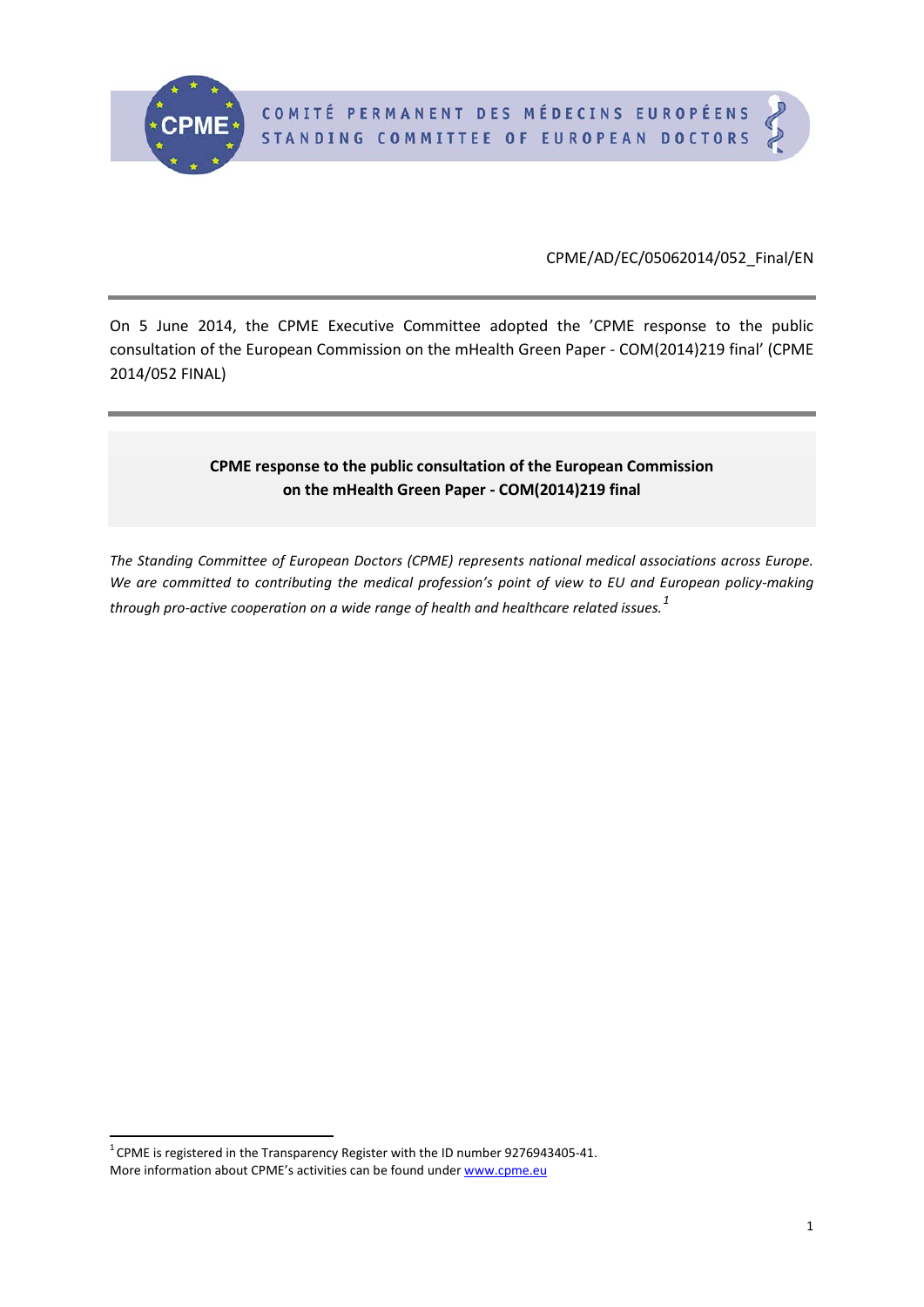

CPME welcomes the opportunity to comment on the green paper on mobile Health ("mHealth") and to provide the European physicians' perspective through the open public consultation.

CPME previously commented on the eHealth Action Plan proposed by the Commission [\(CPME](http://cpme.dyndns.org:591/Adopted/2013/CPME_AD_Brd_27042013_017_Final_EN_eHealthActionPlan.pdf)  [2013/017\)](http://cpme.dyndns.org:591/Adopted/2013/CPME_AD_Brd_27042013_017_Final_EN_eHealthActionPlan.pdf).

CPME believes that mHealth applications can be valuable additional tools to the provision of care. For instance, mHealth may support patients' empowerment and motivation, facilitate contacts between physicians and patients living in remote areas, improve the quality of the health service delivery, as well as its efficiency.

To reach this aim, mHealth applications would however need to be carefully regulated and subject to detailed efficacy and safety tests.

Building upon our previous positions related to eHealth, we would like to highlight the following points:

• Legal gap

Legal uncertainty at EU level with regard to mHealth applications is of concern. It is duly acknowledged that some mobile applications are to be considered as medical devices under Directive 93/42/EEC, as in vitro diagnostic medical devices under Directive 98/79/EC or as Radio Equipment and Telecommunications Terminal Equipment (RTTE) under Directive 1999/5/EC. Subsequently, mobile applications fulfilling the criteria to qualify as medical devices will also fall under the applying Regulations when adopted. This still does not clarify what is the applicable legal framework for those applications which do not fall under the scope of these instruments. The delimitation between medical device applications and wellness/well-being applications should be legally specified. With this purpose and for future reference, we refer to the CPME Statement on Medical Devices and In Vitro Diagnostic Medical Devices, specifying criteria for safety, ethics and clinical evidence for all applications qualifying as medical devices [\(CPME 2012/150 FINAL\)](http://cpme.dyndns.org:591/adopted/2013/CPME.Statement.medical.devices.in.vitro.medical.devices.FINAL.21022013.pdf).

• Quality and reliability of mHealth applications

Due to this legal vacuum, several wellbeing applications are being developed and used without the necessary scientific basis and control. For instance, some applications propose self-diagnosis solutions, whereby the user after introducing his symptoms in the application is provided with a diagnosis. The legal vacuum and the absence of control from which this type of applications benefit, raise serious concerns about their reliability and impact on patient safety. While certain mHealth applications may indeed be of true benefit to patients, there is an urgent need to ensure sufficient quality and safety safeguards, for instance through certification mechanisms. CPME believes that mHealth applications should in no way lead to putting patient safety at risk. It must also be clear to the user that, mHealth applications are not to replace face-to-face medical consultations with a physician.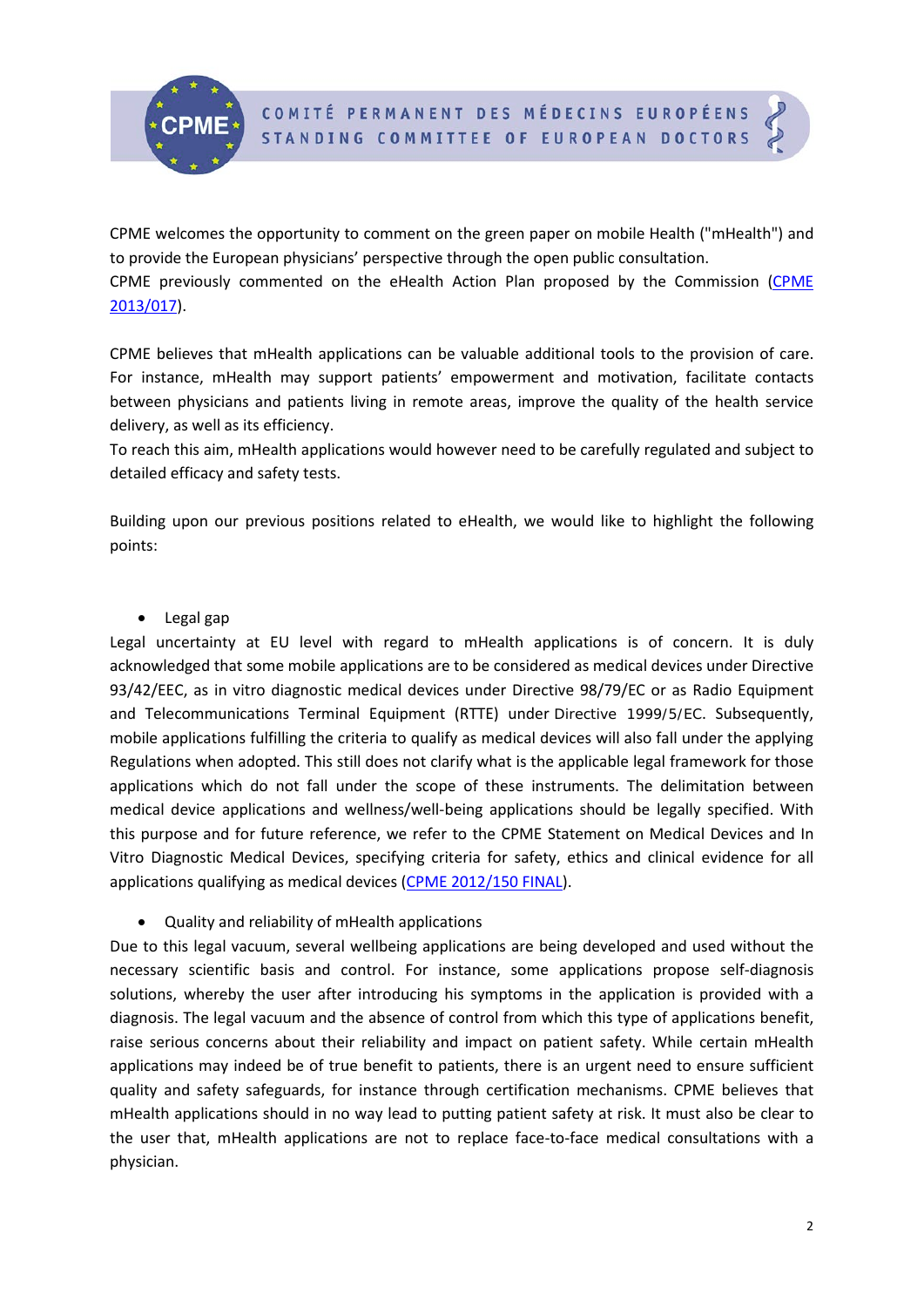COMITÉ PERMANENT DES MÉDECINS EUROPÉENS STANDING COMMITTEE OF EUROPEAN DOCTORS

## • Approval and quality certification processes

In order to ensure sufficient reliability and safety of applications, an approval process in the form of a certification mechanism should be envisaged. mHealth applications should undergo a strict scientific review process based on generally accepted evaluation criteria and led by healthcare professionals. Allowing this type of certification process would ensure these applications can be trusted by endusers. In the Netherlands for instance, the "Aarts en Apps" project has been set up by which applications are being reviewed and evaluated<sup>[2](#page-0-1)</sup>. The HON label for online health information used in Switzerland is another good example<sup>[3](#page-2-0)</sup>.

## • Remaining legal uncertainties

In addition to safety and reliability guarantees, physicians willing to use mHealth applications, would be expecting that the medical service they provide is legally viable. Similarly to general eHealth services, it is presumed that physicians might be reluctant to use such applications if liability provisions are not clarified from the start. The remuneration of services provided by physicians outside the usual consultation framework, ie. with support of mHealth tools, would also need to be addressed. This is particularly true in a cross-border situation.

• Data protection

Most of the data stored through mHealth applications contain individual health information. These data are therefore highly sensitive and require adequate security features. The NSA scandal whereby United States' authorities have been accessing EU citizens' data and notably individual health data, has shown how crucial it is to ensure strict data protection safeguards<sup>[4](#page-2-1)</sup>.

CPME believes it is of utmost importance that health data stored electronically through mHealth applications should be protected against any attempt of unauthorised third parties to access it. Individuals who trustfully enter their personal health information in an mHealth application expect that this information will be kept confidential and not be shared with any unauthorised entity. Especially, CPME firmly insists that any further use of these data, for instance by insurers or employers, should be strictly forbidden.

Furthermore, it is crucial that patients, when using mHealth applications, are well aware of how and when the data may be used. The providers of mHealth applications should be obliged to declare if the data is shared with third parties, in which circumstances, how securely the data is stored and if it is anonymized. This information should not be hidden in fine print but should be easily available to the patient. One possibility could be to set up ethical criteria and to black-list (or white-list) mHealth applications if they do not fulfill (or fulfill) these ethical criteria.

<sup>&</sup>lt;sup>2</sup> http://www.artsennet.nl/Kennisbank/Medische-apps.htm<br> $3$  <http://www.hon.ch/home1.html>

<span id="page-2-0"></span>

<span id="page-2-1"></span><sup>&</sup>lt;sup>4</sup> Please see th[e CPME Open letter](http://cpme.dyndns.org:591/adopted/2013/056_Open_letter_PRISM_18092013.pdf) on PRISM and the CPME Statement on the draft report of MEP Claude Moraes on electronic mass surveillance and the subsequent amendments [\(CPME 2014/009\)](http://cpme.dyndns.org:591/adopted/2014/CPME_AD_10022014_009_Final_EN_CPME.Statement.Draft.report.Claude.Moraes.Electronic.Mass.Surveillance.10022014.pdf).